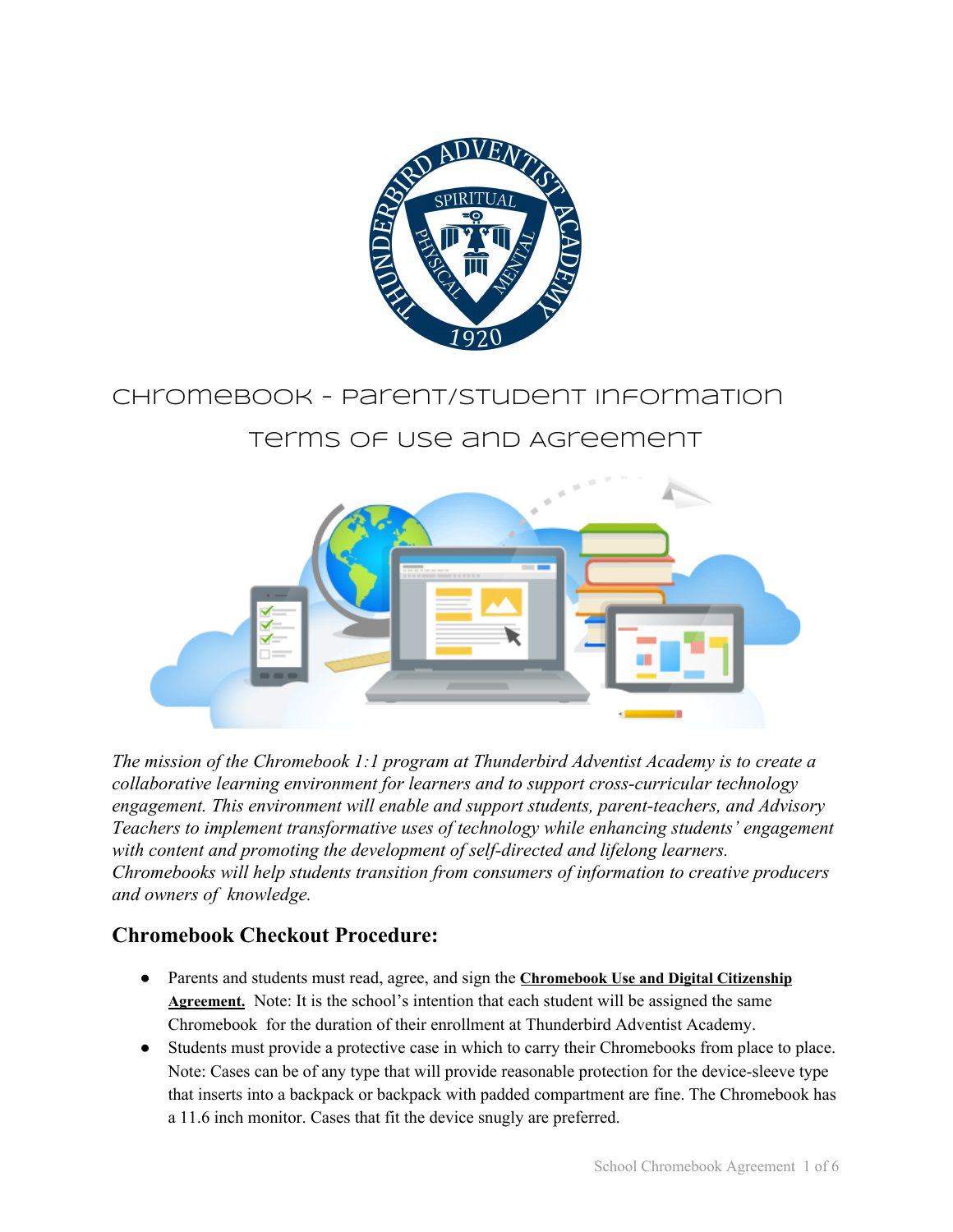- Students will be given a charging cable to accompany their chromebook.
- Chromebooks will be collected at the end of the school year for maintenance, cleaning, and software installations. Every attempt will be made for students to retain their original Chromebook each year that they attend the school. All Chromebooks are the property of Thunderbird Adventist Academy and are subject to the same guidelines as other school property. Failure to turn in a Chromebook and charger will result in the student being charged the full replacement cost of these items.
- Students must check in Chromebooks at the end of the year where their condition will be evaluated.

## **Chromebook Care**

Students are responsible for the general care of the Chromebook they have been issued by the school. Chromebooks that are broken or fail to work properly must be returned to the Office as soon as possible. School owned Chromebooks should never be taken to an outside computer service for any type of repairs or maintenance

#### **● General Precautions:**

- No food or drink should be near a Chromebook
- Cords, cables and removable storage devices must be inserted and removed carefully with Chromebooks.
- Chromebooks should not be stored near pets or where baby brothers or sisters can reach and damage.
- Never leave Chromebooks unattended.
- Never leave Chromebooks inside a car where high temperatures can damage them or they can be easily stolen.
- Take care when Chromebooks are plugged in so the cord does not trip someone or cause the tip to break off inside the charging port.
- Do not personalize Chromebooks-no writing, drawing, stickers, labels, etc. unless placed there by the school.
- Do not use or install any software or operating systems. Virus protection and updates are built in and require no actions on students' part.

#### **● Moving Chromebooks around**

- Always transport or store Chromebooks inside their cases. Although cases are reinforced to help protect the Chromebooks, they are not guaranteed to prevent damage. Students must care for and protect their devices.
- Never carry Chromebooks while the screen is open.
- Never lift or move Chromebooks by the screen.

#### **● Screen Care**

- Heavy objects should not be placed on top of Chromebooks.
- Do not store Chromebooks with the screen open.
- Do not place anything in the protective case that will press against the cover.
- Make sure there is nothing on the keyboard before closing the lid (like pens, pencils, etc).
- Clean screens with soft, dry microfiber cloth or anti-static cloth-no cleaning solvents.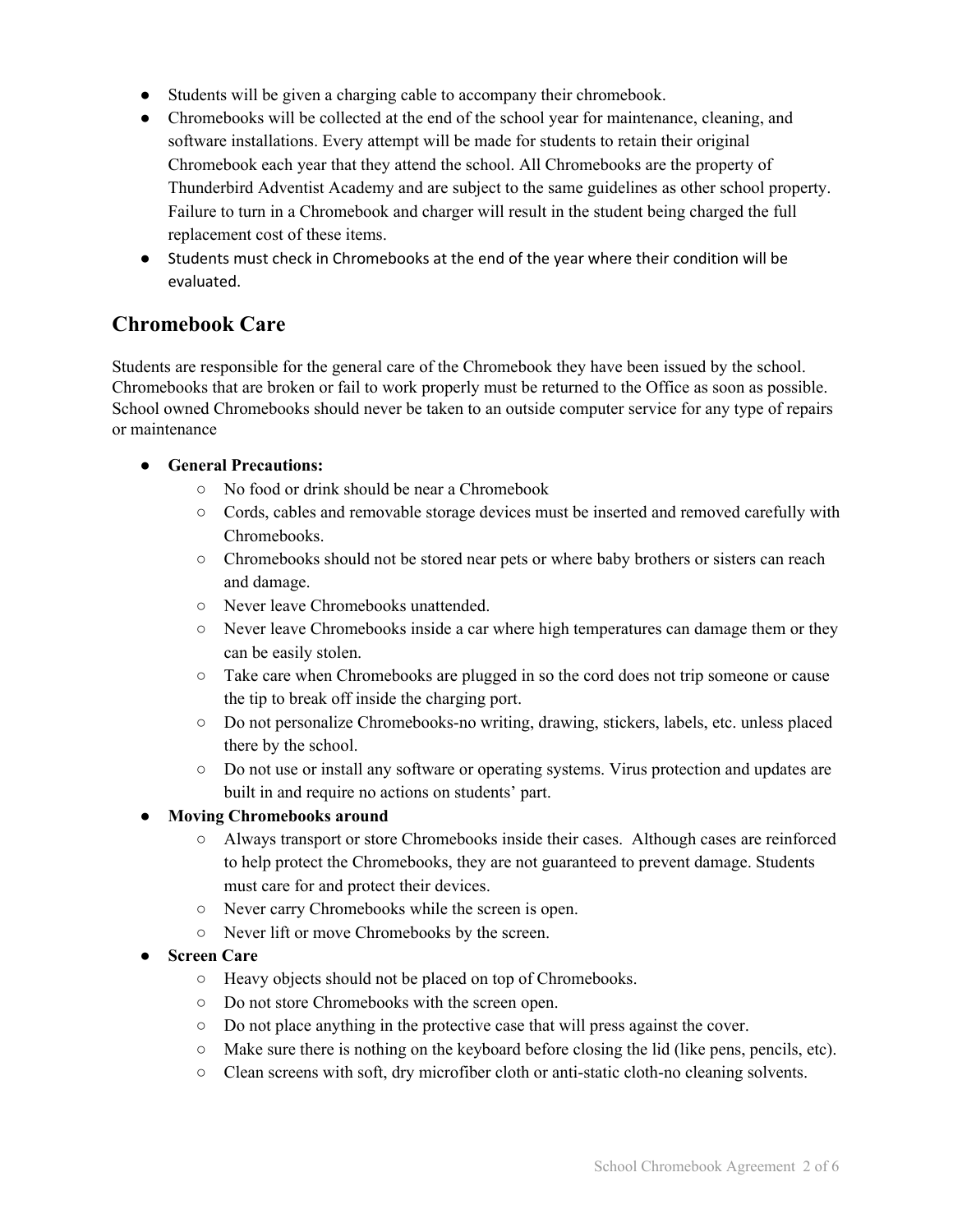### **● Library Tags**

- All Chromebooks will be labeled with a TAA check-out sticker.
- Do not remove or damage library sticker or any other sticker on back of Chromebooks.

## **Using Chromebooks At School**

Students are expected to bring a fully charged Chromebook to class each day.

#### **● Charging Chromebooks**

- **○** Chromebooks must be brought to school with a full charge.
- **○** Students should charge their Chromebooks at home every evening.
- **○** Chromebooks should keep their charge for the entire day but just to be safe, chargers may be brought to school.

#### **● Sound**

- **○** Sound must be muted at all times unless permission is obtained from the class teacher.
- **○** Headphones may be used at the discretion of the teachers.
- Students must provide their own headphones.
- **● Printing**
	- Students will be encouraged to digitally publish and share their work with their teachers and peers
	- Students cannot easily print directly from their Chromebooks. However, files can be shared or emailed to a computer for printing. Printers are available on site if students cannot accomplish this at home.
	- Student may set up their home printers with the Google Cloud Print solution to print from their Chromebooks at home. Information about Google Cloud Print can be obtained here: <http://www.google.com/cloudprint/learn>

### **● Logging into A Chromebook**

- Students will log into their Chromebooks using the school issued TAA Email account credentials.
- Students should never share their account passwords with others.
- **● Managing and Saving Digital Work**
	- Student work will be stored in the TAA Drive Google Cloud and can be accessed from any computer with an Internet connection.
	- Some files may be stored on the Chromebook's hard drive.
	- Students will be instructed on using some Google applications offline.
	- The school is not responsible for the loss of any student work.

## **Chromebook Use Outside of School**

- Students are encouraged to use their Chromebooks at home and other locations outside of school.
- A WIFI connection is required for the majority of Chromebook use.
- Students are bound by the TAA Acceptable Use policy, Chromebook agreement and all other guidelines in this document whenever they use their Chromebooks.
- Content Filter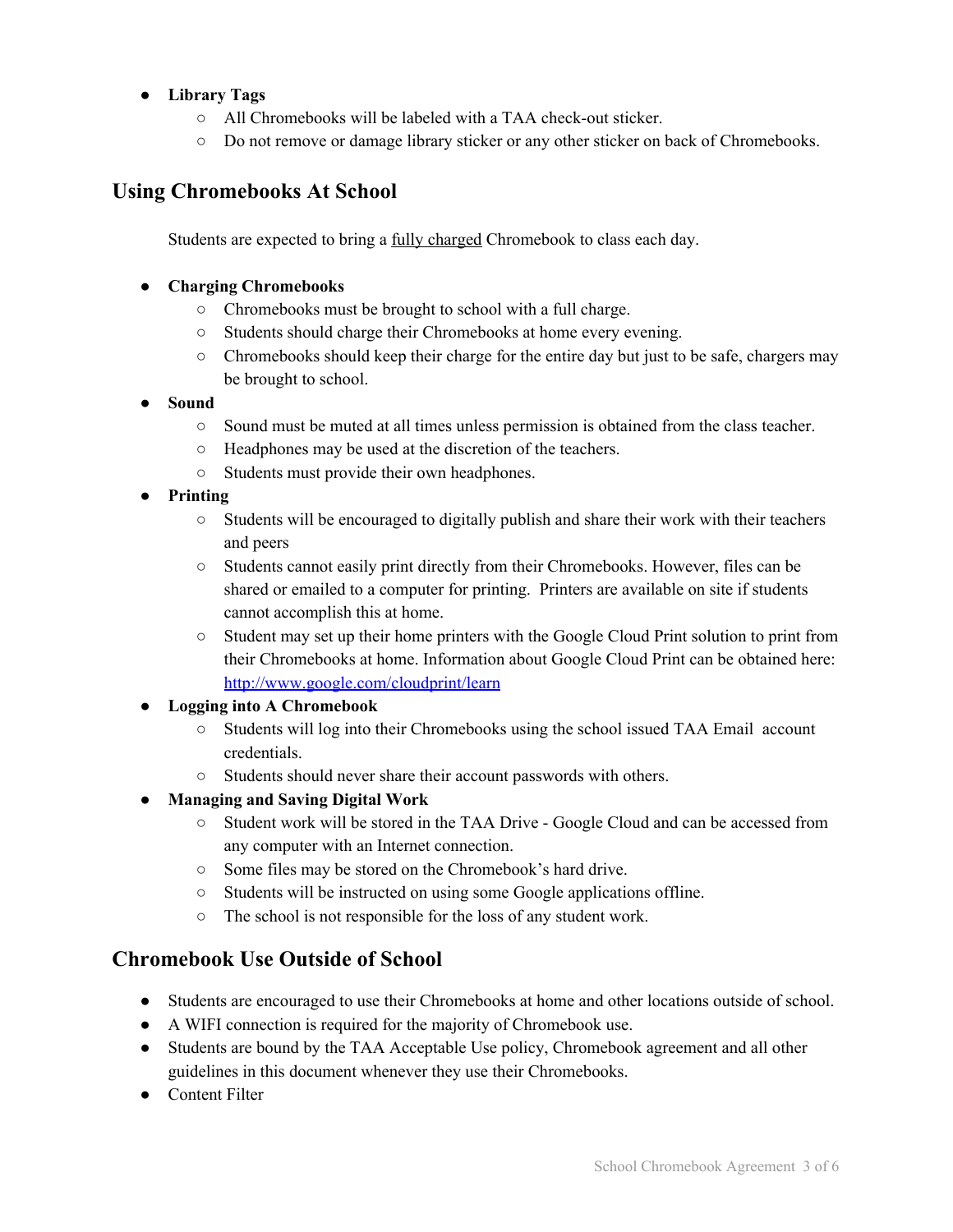- o The school utilizes an Internet content filter that is in compliance with the federally mandated Children's Internet Protection Act (CIPA). All Chromebooks, regardless of physical location (in or out of school), will have all Internet activity protected and monitored by the TAA. If a website is blocked in school, then it will be blocked out of school. All school devices are monitored and filtered 24/7. Any attempts to access inappropriate content will result in disciplinary action.
- **o 9th-12th grade students have the added option of file sharing and email services that extend beyond the TAA environment. NOTE: Parents will need to opt student in for this experience.** Please see box in signature area.

## **Software**

- Google Apps for Education
	- o Chromebooks seamlessly integrate with all of Google productivity and collaboration online tools including Google docs for word processing, spreadsheets, presentation, drawings and forms.
	- o Web based applications and tools will also be available.

## **No Expectation of Privacy**

*Students have no expectation of confidentiality or privacy with respect to any usage of a Chromebook, regardless of whether that use is for TAA-related or personal purposes, other than as specifically provided by law. The School may, without prior notice or consent, log, supervise, access, view, monitor and record use of student Chromebooks at any time for any reason related to the operation of the school using installed monitoring software. By using a Chromebook, students agree to such access, monitoring, and recording of their use.*

## **Cost of Repairs**

Parents will be held responsible for damage to their student's Chromebook including, but not limited to: broken screens, cracked plastic pieces, inoperability, etc. Should the cost to repair exceed the cost of purchasing a new device, the student will pay for full replacement value (approx. \$350). Lost items such as cases (\$37) and charging cable (\$49) will be charged the actual replacement cost.

## **Optional Insurance (subject to change)**

**●** Some items may be covered by your homeowners/renters policy. Please check with your insurance agent.

# **Appropriate Uses and Digital Citizenship**

TAA-issued Chromebooks should be used for educational purposes and students are to adhere to the TAA Digital Citizenship Agreement at all times. Please read and sign the *Chromebook Use and Digital Citizenship Agreement (pages 5 & 6)*.

### **Please sign and return ONLY the next page. Keep all other information for your records.**

**Students must have a signed agreement on file in order to be assigned a Chromebook**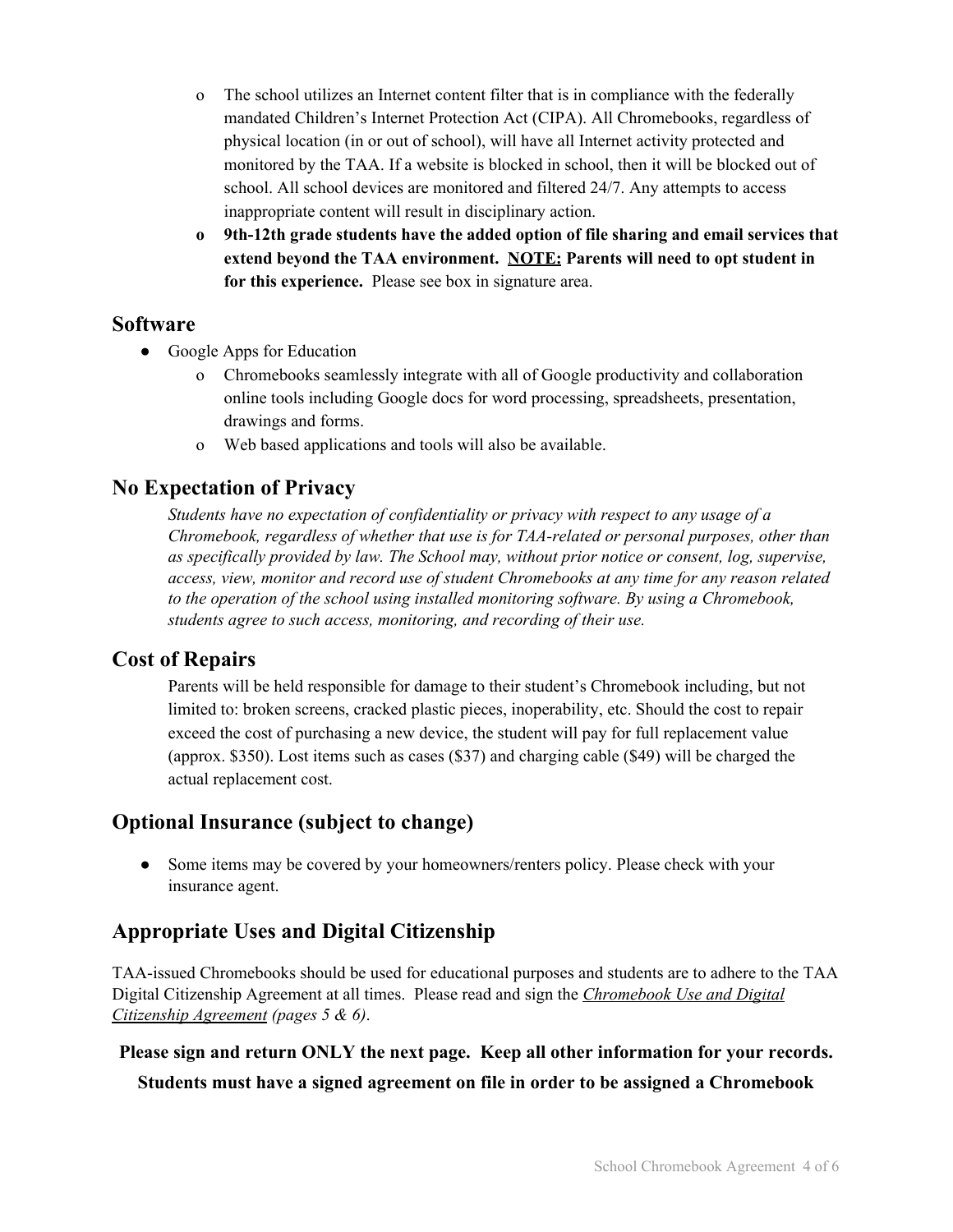

# **Chromebook Use and Digital Citizenship Agreement**

Thunderbird Adventist Academy believes that the best way to prepare our students for their digital future is to have them practice using online tools appropriately in school. We have monitoring software and filters, but these tools are not perfect guarantees that students will not encounter potentially harmful situations (harassment, inappropriate content, etc.). Our goal is to use potential mistakes as teachable moments to help protect our students against future harmful experiences online.

#### **Respect and Protect Yourself**

- I will keep my passwords private and will not share them with my friends.
- I will be conscious of my digital footprint and careful about posting personal information.
- I will only post text and images that are appropriate for school.
- I will be aware of where I save my files so that I can access them where and when I need them. (Examples: Google Docs, chromebook, thumb drive).
- I will be aware of with whom I am sharing my files (keeping them private, sharing with teachers and classmates or posting them publicly).
- I will always logout before leaving a computer.
- I will immediately report any inappropriate behavior directed at me to my parent, Teacher, Principal, or other adult at school.

#### **Respect and Protect Others**

- I will not use computers to bully or harass other people.
- I will not log in with another student's username and password.
- I will not trespass into another student's network folder, documents, files, or profile.
- I will not disrupt other people's ability to use school computers.
- I will not pretend to be someone else and will be honest in my representation of myself.
- I will not forward inappropriate materials or hurtful comments or spread rumors.
- I will immediately report any inappropriate behavior directed at my fellow students to my parent, Teacher, Principal, or other adult at school.

### **Respect and Protect the Learning Environment**

- I will limit my web browsing at school to school research or personal research similar to that which I would do in class.
- I will not visit inappropriate web sites. If an inappropriate page, image or search result comes up, I will immediately close the window or tab.
- I will not play games on school computers without specific teacher instructions.
- I will not send or read instant messages or participate in online forums or chat without specific teacher instruction.
- I will only change background images and screensavers to school appropriate images.

#### **Honor Intellectual Property**

- I will not plagiarize.
- I will cite any and all use of websites, images, books and other media.